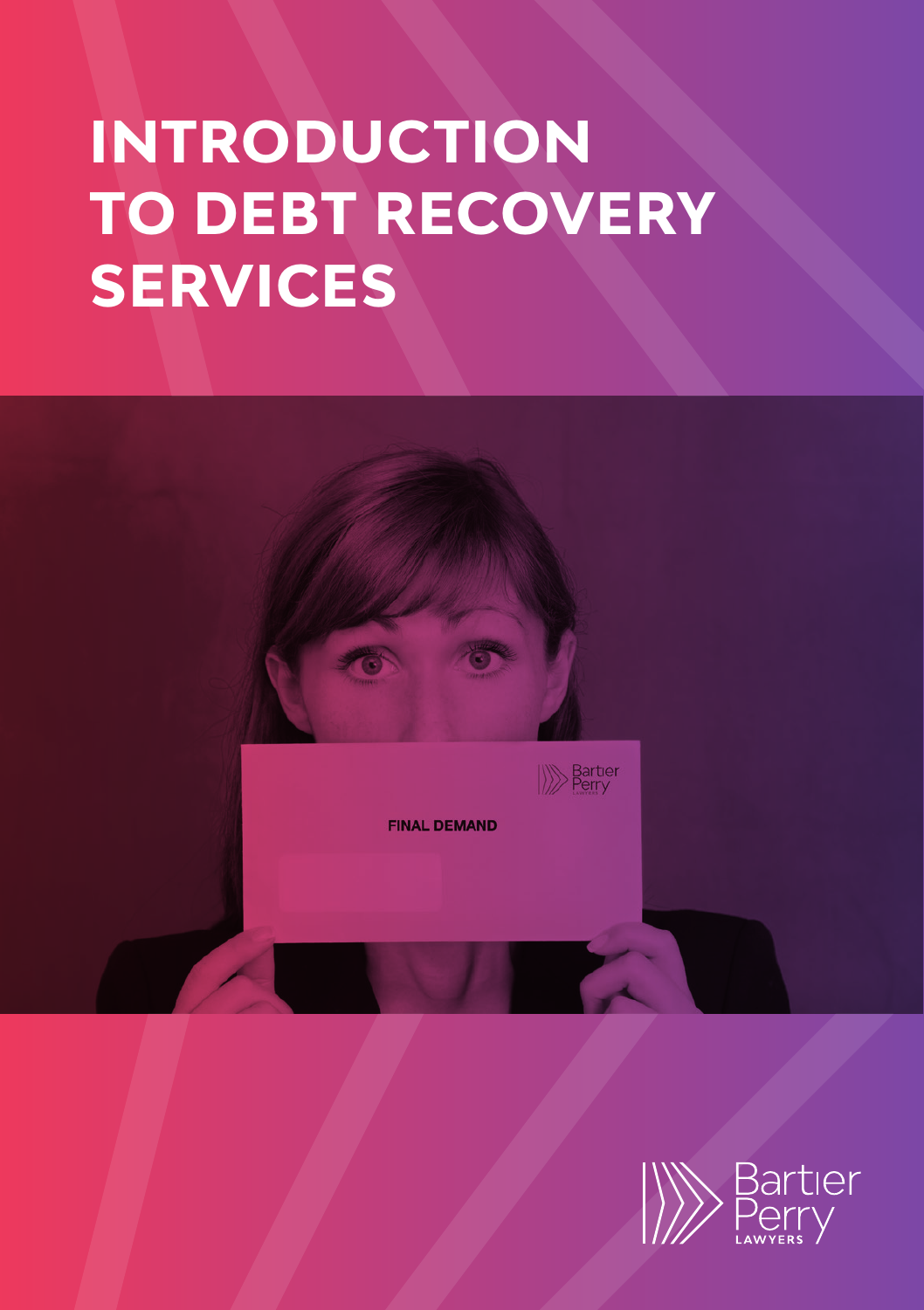## **DEBT RECOVERY**

Securing money owed to you can be time consuming, frustrating and ultimately futile if your options are not clearly understood. In extreme cases, an unpaid debt can lead to the failure of the creditor's own business. We are experts in helping clients recover money that is owed by another business. We have a detailed understanding of the legal remedies available to you, as well as a finely tuned commercial sensibility that allows us to create workable solutions without recourse to expensive litigation. We pursue both formal and informal channels until a satisfactory outcome is reached.

The general process is:



## **CONTENTS**

| Debt recovery                         | 03 |
|---------------------------------------|----|
| Letter of demand                      | 04 |
| <b>Court proceedings</b>              | 05 |
| Enforcement                           | 06 |
| <b>Recovering portfolio of debts</b>  |    |
| and external funding opportunities 08 |    |
| About us                              | 10 |
| <b>Key contacts</b>                   | 11 |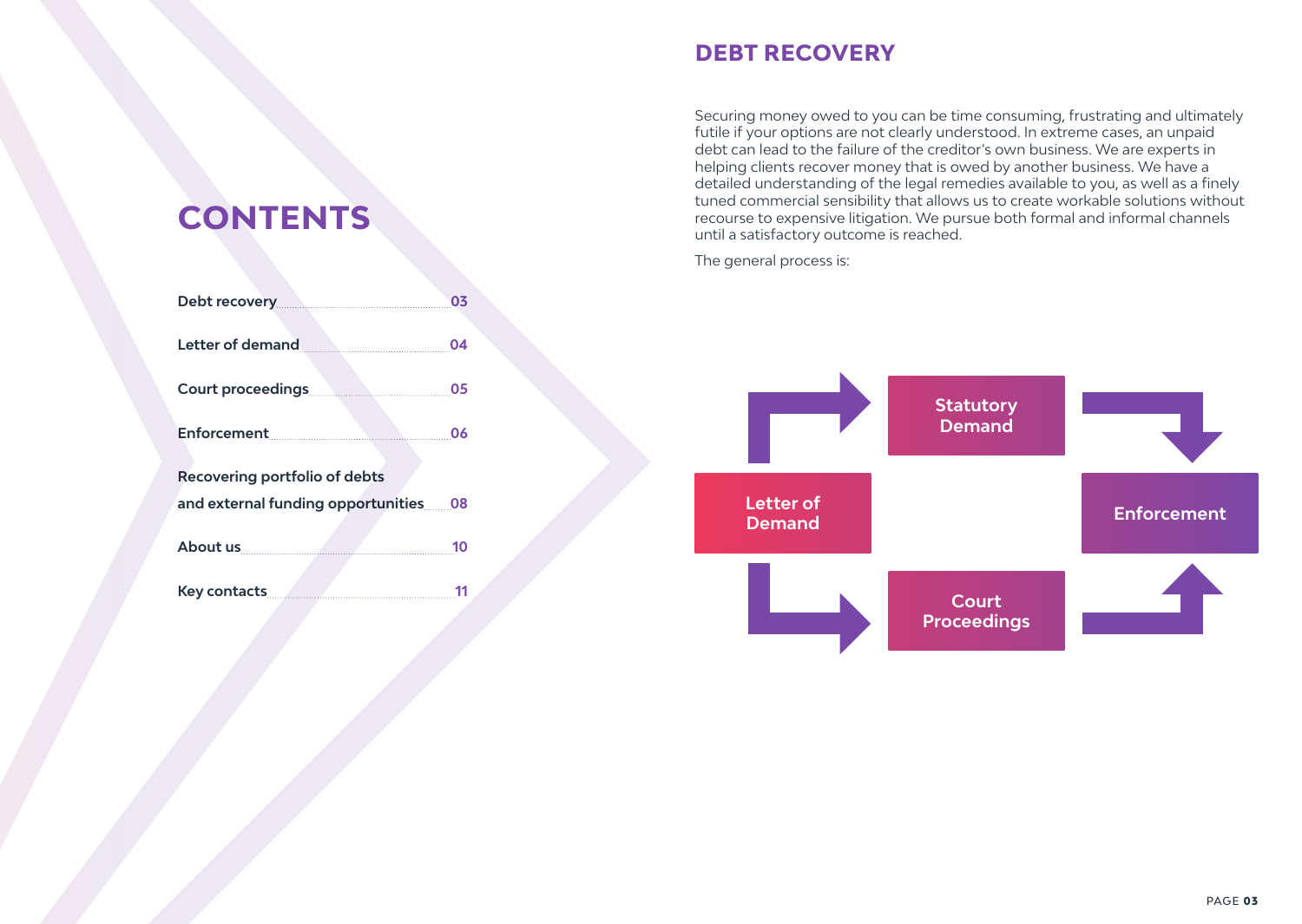## **LETTER OF DEMAND**

A letter of demand can be very effective in having reluctant debtors pay money owed. We offer three types of letters so clients can choose the option that is most suitable and cost effective.



- An online service.
- Available 24/7.
- Sent within one business day.
- Minimise bad debts at a fraction of the time and cost of other alternatives (eg. mercantile agents).
- Low cost makes it a good option for pursuing even minor debts.
- More suited to matters involving complex contracts or facts, or where there are multiple debtors, including guarantors.
- Tailored to the facts and issues of the specific matter.
- We work with you to prepare a precedent letter of demand to be used across your portfolio of debts.
- Accessible on our online system and available 24/7.
- Enables you to provide your instructions to us online.

## **COURT PROCEEDINGS**

Bartier Perry routinely advises and appears in matters in all courts throughout NSW. We also conduct matters in the **Federal Court**, **Federal Circuit Court** and the **NCAT**. Many of our team have a broad range of advocacy experience and skills that allow them to often appear in court without the assistance of counsel.

From start to finish, we ensure all involved have a clear understanding on what the right result looks like for you. We also work with you to manage other factors, including potential reputational issues.

To keep costs reasonable, we charge according to the **Local Court** and **District Court** scale for all matters that are simple and undefended.

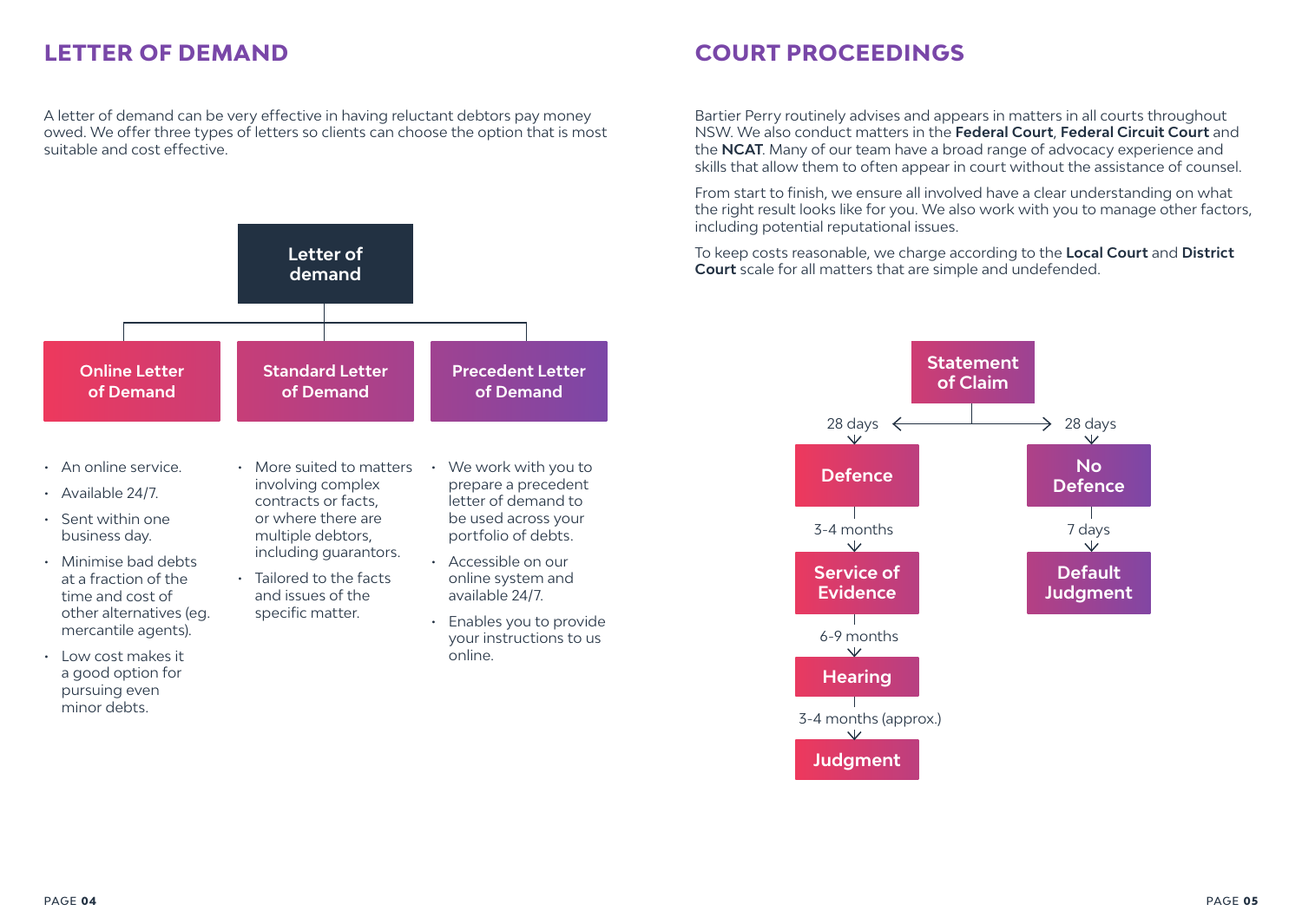## **ENFORCEMENT ENFORCEMENT (CONTINUED)**

### **We always keep in mind the big picture; namely, that clients don't just want to recover their money, they want to do so efficiently and cost-effectively.**

We have a long history of enforcing security interests, recovering debt and providing insolvency, litigation and dispute resolution services. Our multi-disciplinary team has the experience to deliver commercially focused and practical advice and representation. There are many potential avenues of enforcement, as shown here:



a judgment by execution of a writ of possession is complex. However, it can be useful where the Judgment Debtor has land that is not being used (ie. has no tenant).

#### of property allows for the seizure of certain property of the Judgment Debtor, including money, goods in which they have a beneficial interest and land.

A garnishee order is where someone who owes money to the Judgment Debtor (eg. rent, wages or funds in a bank account) is instructed to pay that money directly to the Judgment Creditor.



### **Charging orders**

Charging orders can be used in relation to a Judgment Debtor's:

- Stocks and shares in a public company.
- Money on deposit in a financial institution (in the Judgment Debtor's name or on trust for the Judgment Debtor).
- Any equitable interests in property.



### **Creditor's Statutory Demand**

A Judgment Creditor may serve a Creditor's Statutory Demand on a Judgment Debtor where the debt is at least **\$2,000** and not in dispute. Failure to comply with the demand is a basis for making an application to have a Judgment Debtor company wound up.



#### **Bankruptcy Notice**

If a creditor obtains a Judgment against someone for a debt that is more than **\$5,000** and no more than 6 years old, the creditor may serve on them a formal demand for payment known as a bankruptcy notice.

Failure to comply with the notice within **21 days** constitutes an act of bankruptcy and bankruptcy proceedings may be started.

A trustee may be appointed to liquidate the Bankrupt's assets in order to pay debts owed to creditors.



#### **Winding Up Proceedings**

If a company fails to comply with a creditor's statutory demand, it will be presumed that the company is insolvent. Proceedings can be started to wind up the insolvent company.

A liquidator may be appointed to liquidate company assets in order to pay debts owed to creditors.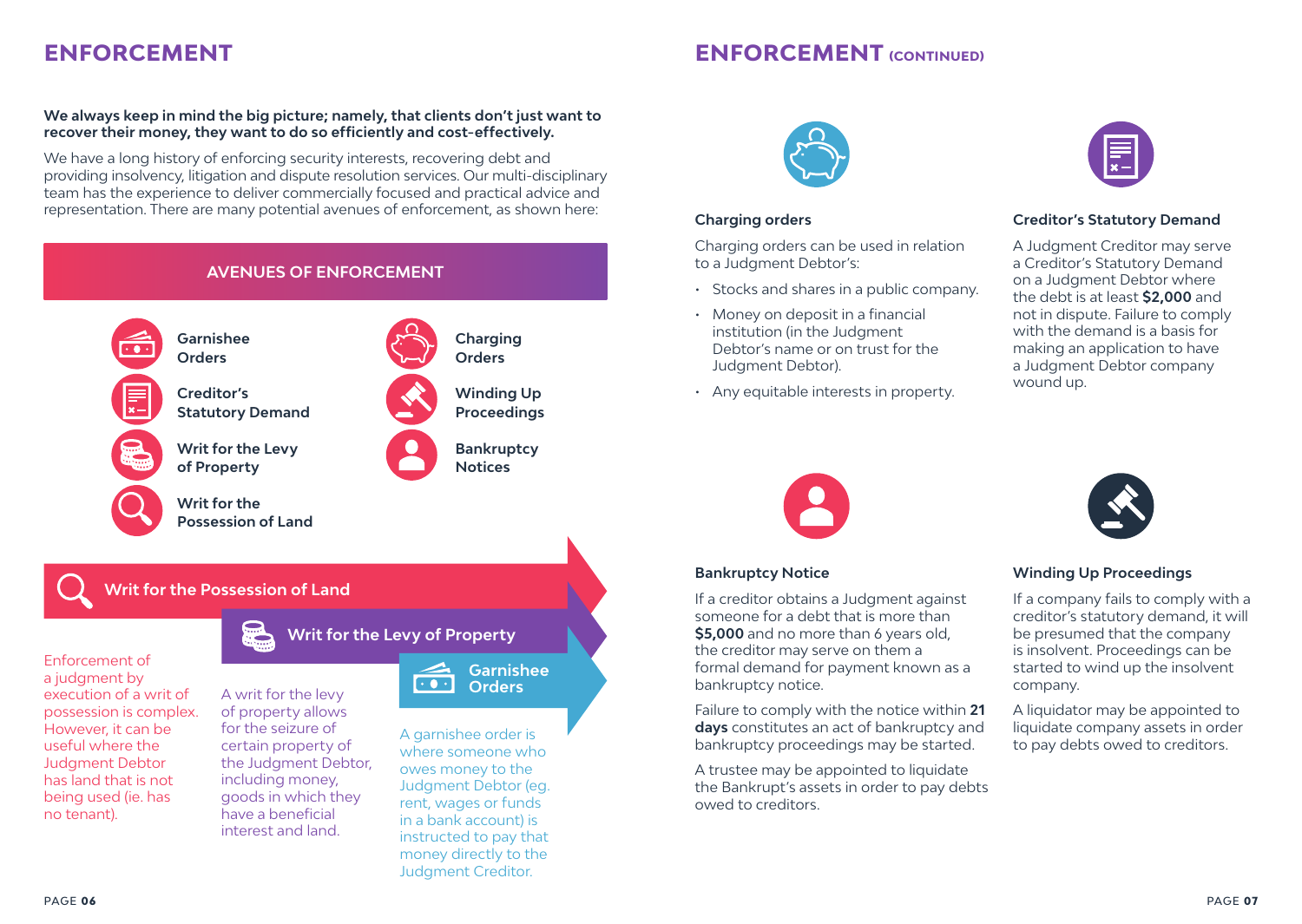## **RECOVERING PORTFOLIO OF DEBTS AND EXTERNAL FUNDING OPPORTUNITIES**



Litigation funders are becoming more active in assisting companies in recovering debts. But before going down that path, always consider:

- The prospects of success
- The likely cost to you of pursuing the case
- How much you may be required to contribute to the costs of the defendant if the action is unsuccessful
- The availability of insurance to cover adverse cost orders
- What other funding options have been considered
- Your expected return after the funder's success fee has been paid

# **CASE STUDY**

Our commercial disputes team worked for a client who wanted help in recovering a portfolio of debts.

The debts ranged from **\$450** up to **\$65,000** and totalled **\$244,000**. Our advice was to issue a solicitor's letter of demand to each debtor.

Bartier Perry issued 18 letters of demand. The result astounded our client. Payment totaling **\$221,000** was received from 16 debtors. The client paid a small fee for our services (some of which included advice following a response from a debtor). If our client had engaged a prominent Mercantile Agent, **\$29,980** in commissions is likely to have been payable. Engaging Bartier Perry saved our client over 87%.

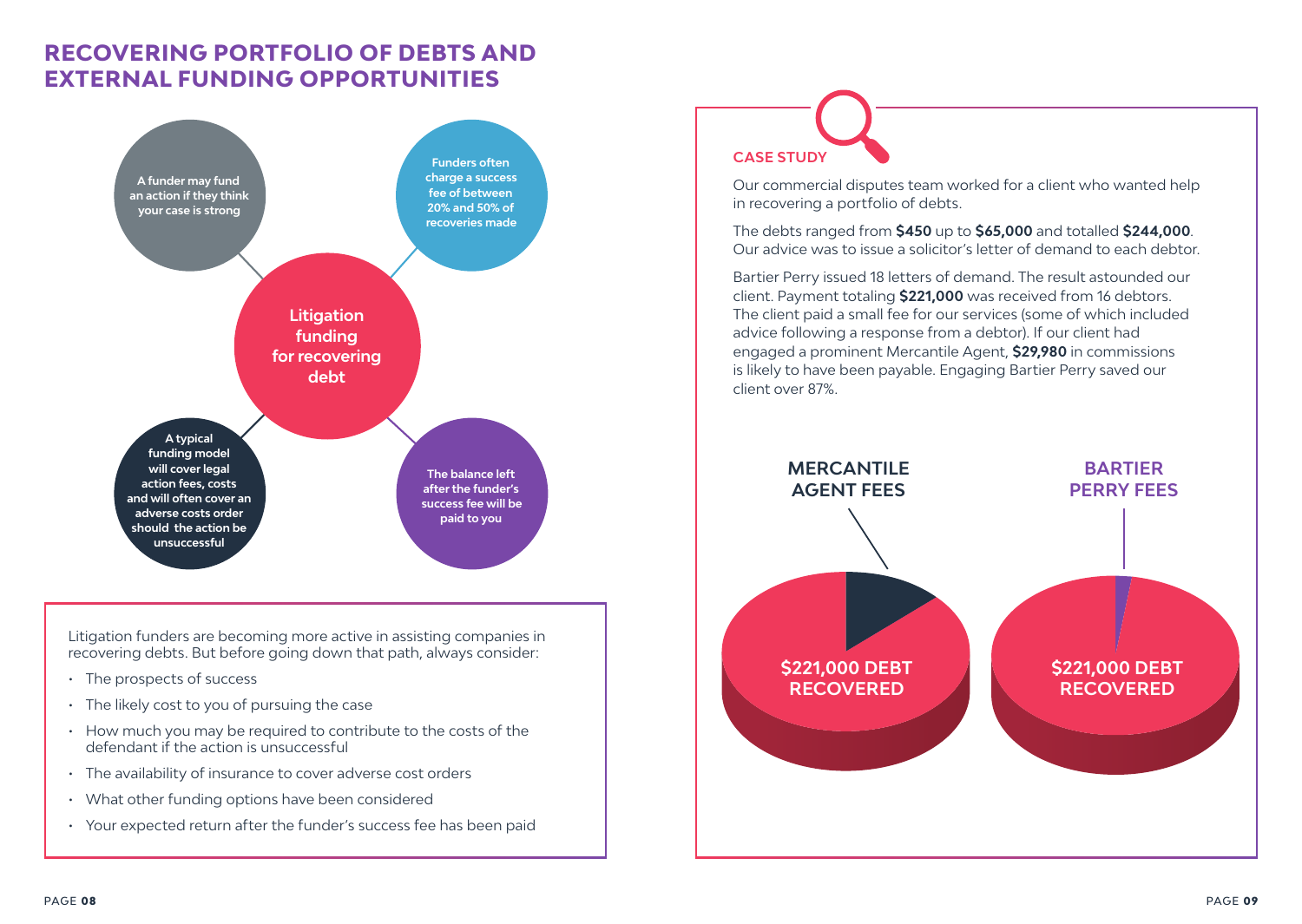Based in Sydney's CBD, Bartier Perry is an established and respected mid-tier law firm which has been providing expert legal services for over 75 years.

Commercial legal advice is only useful if it contributes to your enterprise. We look beyond the technicalities of the law and provide insights into what it means for you, your company or your industry. We deliver legal services in a way that's understandable and relevant to you.

We work with organisations of every type and size – including those with interests in many regions. As a member of the Australasian Legal Alliance, Bartier Perry provides many of its clients with access to multi-disciplinary teams across Australia and into Asia, all through a single point of contact.



Businesses of all shapes and sizes

Government (including all tiers, as well as agencies and public bodies)

Insurance (including employers, selfinsurers and specialised insurers)

Private clients (such as entrepreneurs and investors)

### **As well as debt recovery, our teams work in these areas:**



We pride ourselves on being collaborative – not only with our clients, but with each other. Collaboration ensures our clients receive the best legal advice we can offer.

We hire people who demonstrate integrity and respect, and who work well in teams. We are committed to an environment that is high achieving and honest.

We encourage our lawyers to specialise in those areas that interest them, and to collaborate whenever appropriate to obtain the best results for our clients.

## **ABOUT US KEY CONTACTS**

**For more information, contact one of our key team members:**



**Gavin Stuart** *Partner*

**P** 02 8281 7878 gstuart@bartier.com.au **Jennifer Shaw** *Partner*  jshaw@bartier.com.au

**P** 02 8281 7862



**Sharon Levy** *Partner*

**P** 02 8281 7818 slevy@bartier.com.au



**P** 02 8281 7873

**Emma Boyce** *Associate* 

**P** 02 8281 7893 eboyce@bartier.com.au



**Snezana Roskov** *Senior Paralegal*

**P** 02 8281 7921 sroskov@bartier.com.au